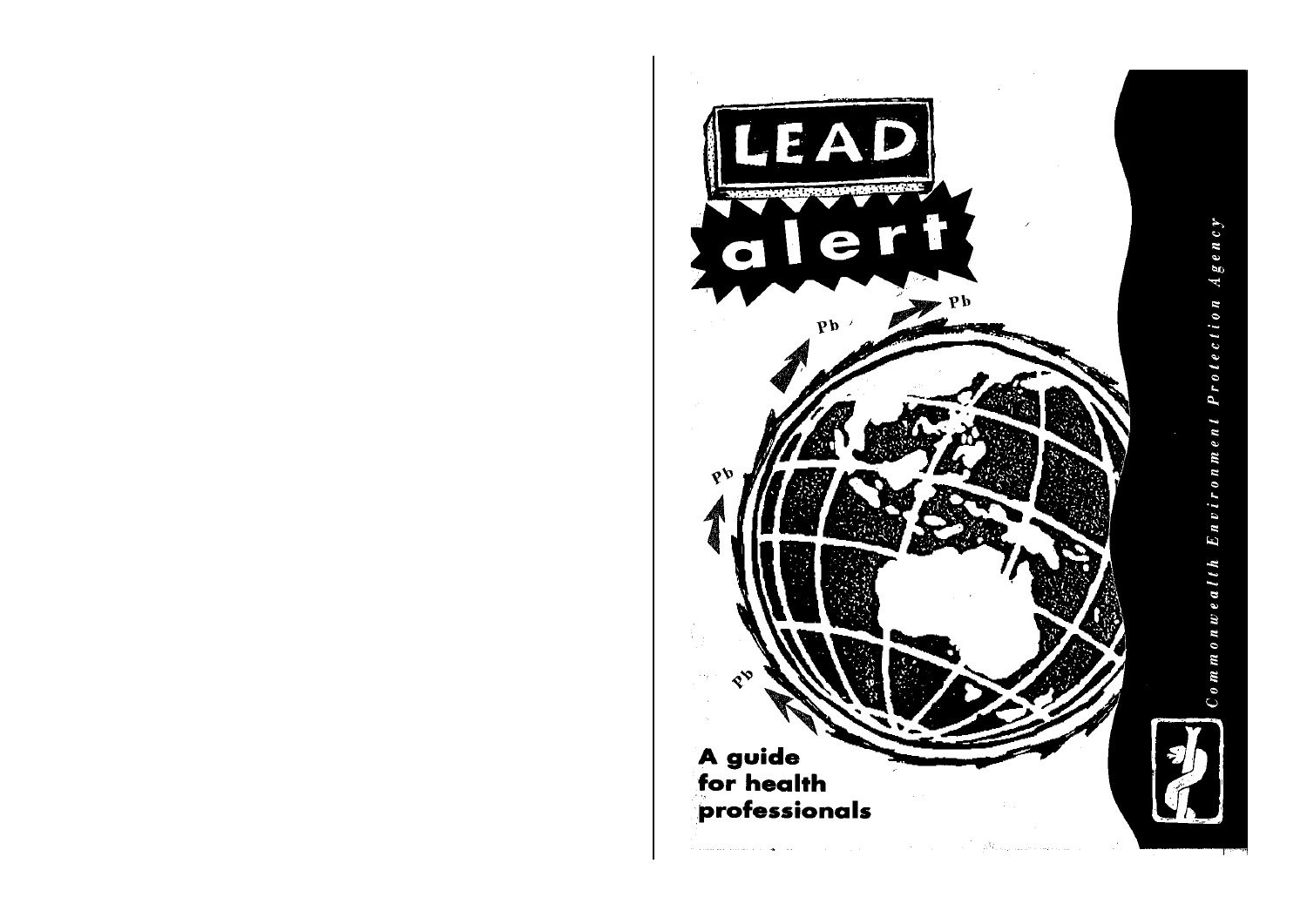# Lead Alert

/

A guide for health professionals

*Authors:*

Dr Garth Alperstein, MB ChB, FAAP, MPH, FAFPHM, FRACP

Dr Roscoe Taylor, MB BS, Dip Obst, MRNZCGP, FAFPHM, M Env Sc

Professor Graham Vimpani MB BS, PhD, FRACP, FAFPHM

This document has been considered by the Child Health Committee of the National Health and Medical Research Council, and has been forwarded for consideration by the Council, through the Health Care Committee.

**Commonwealth Environment Protection Agency**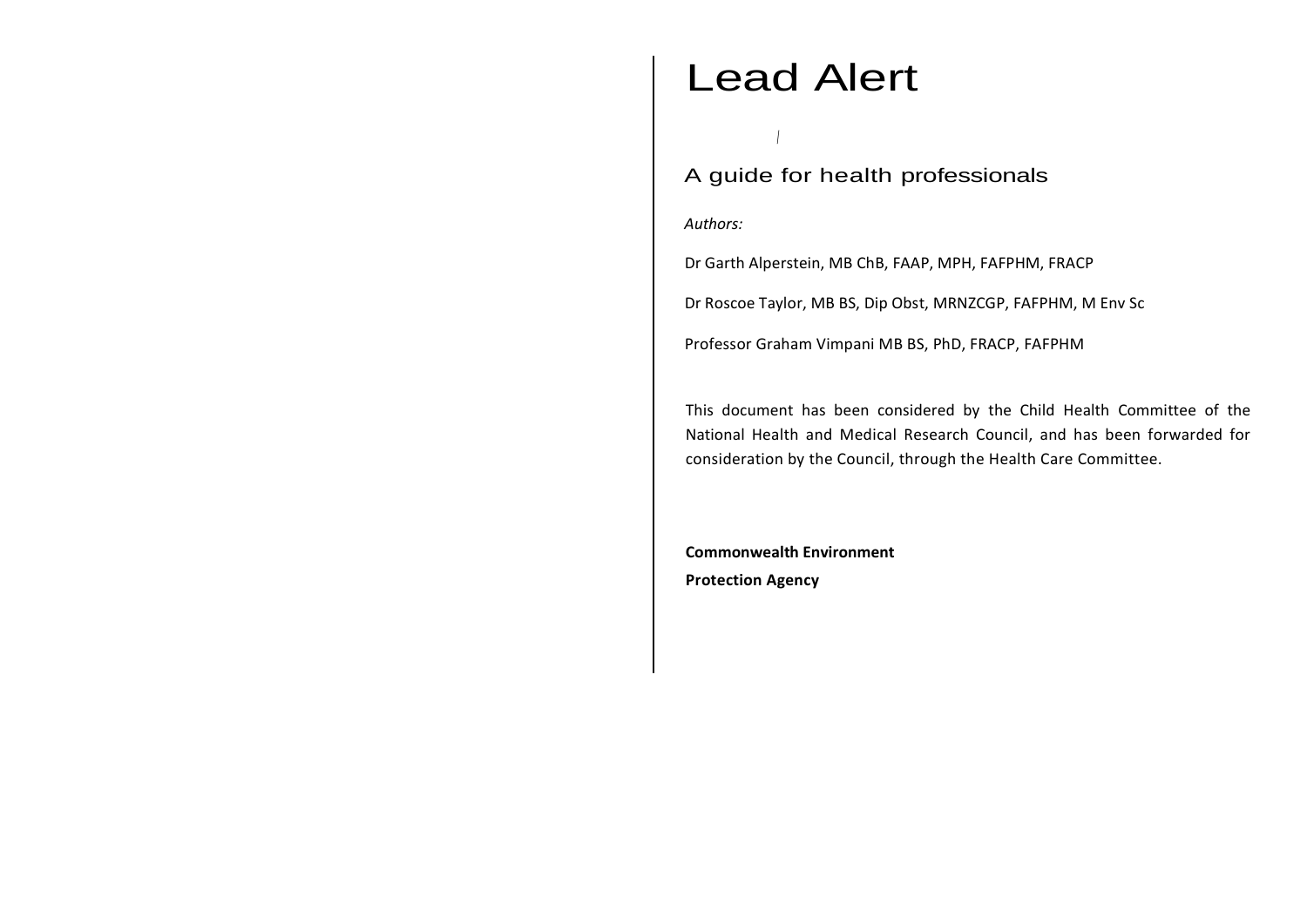### *Acknowledgements:*

*This guide is an amalgamation of two projects. One was initiated by the Commonwealth Environment Protection Agency and the other by the Child Health Committee of the National Health and Medical Research Council in association with the NSW Interdepartmental Lead Task Force.*

*We acknowledge with appreciation the work of authors Dr Garth Alperstein, Dr Roscoe Taylor and Professor Graham Vimpani and the constructive comments of health professionals and organisations around Australia.*

*®* **Commonwealth of Australia 1994 ISBN** 0 644 33026 0

This work is copyright. Apart from any use as permitted under the *Copyright Act 1968,* no part may be reproduced by any process without prior written permission from the Australian Government Publishing Service.

Requests and inquiries concerning reproduction and rights should be addressed to (he Manager, Commonwealth Information Services, Australian Government Publishing Service, GPO Box 84, Canberra ACT 2601.

Produced by the Australian Government Publishing Service

Cover stock: Monza Satin recycled.

Text stock: Ecologically sustainable forest plantation fibre.



# **Contents**

| <b>Messages</b>                                                            | 2,3 |
|----------------------------------------------------------------------------|-----|
| Why is lead a health issue now?                                            | 4   |
| NHMUC recommendations                                                      | 5   |
| Why are pregnant women and children at special risk?                       | 7   |
| Which children and women at are special risk?                              | 8   |
| What are the symptoms of excess lead absorption?                           | 12  |
| Which children should be tested?                                           | 14  |
| What advice should you give parents?                                       | 16  |
| Clinical and environmental assessment                                      | 19  |
| Protocol for managing children found<br>to have elevated blood lead levels | 21  |
| References                                                                 | 25  |
| Further reading                                                            | 26  |
| Appendix One - NHMRC 'Lead in Australians'                                 | 27  |
| Contacts                                                                   | 31  |

**1\_**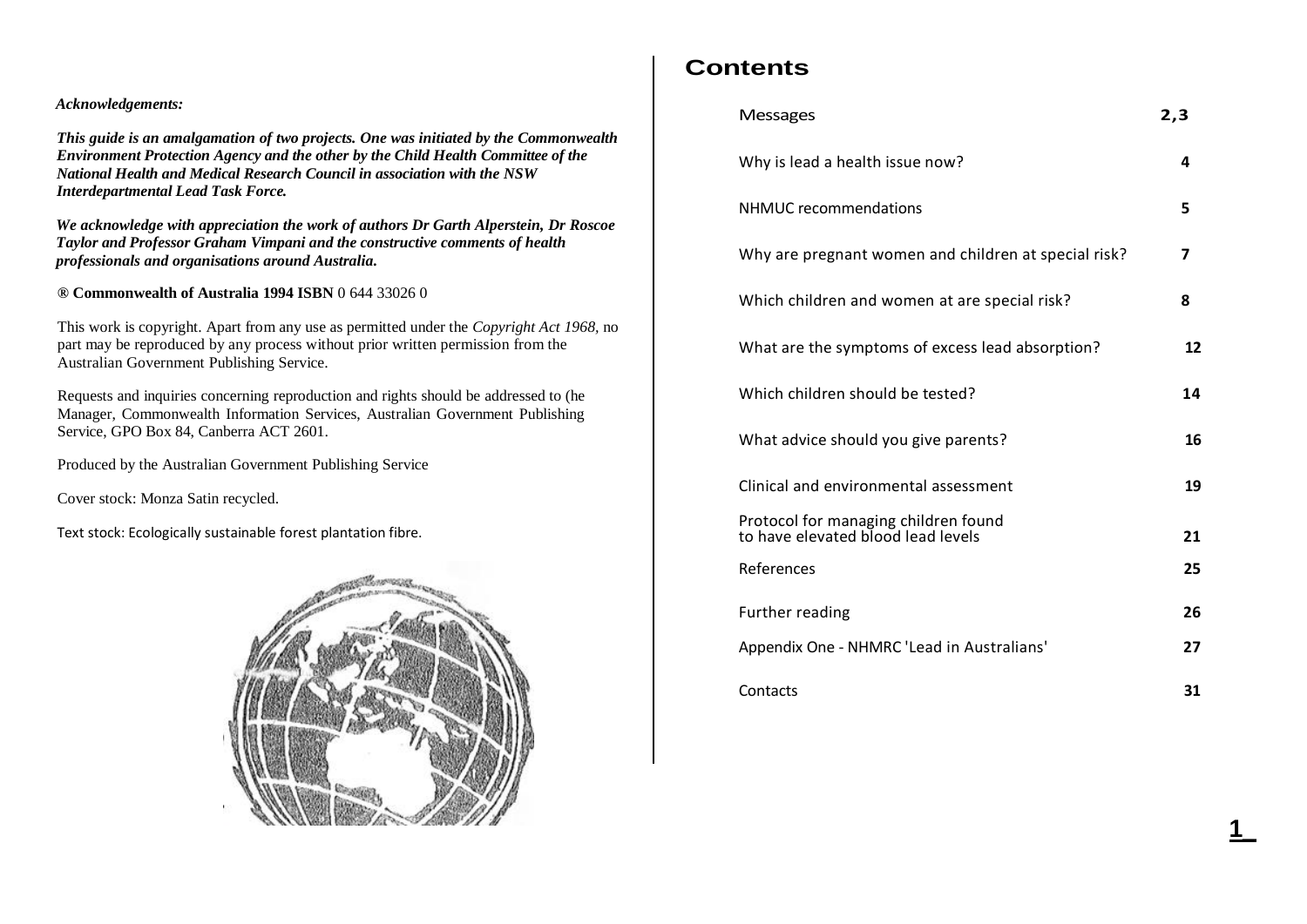There is new evidence that lead is harmful to people at blood lead levels previously thought safe. Even low levels of lead in blood can have detrimental effects on the intellectual development of young children.



This guide briefly explains why the National Health and

Medical Research Council recently emphasised its continuing concern over human exposure to lead.

It also provides guidance for medical practitioners and health workers about recognising people at risk, the symptoms of lead poisoning and a protocol for management of children with elevated blood lead levels.

A nation-wide blood lead level survey to identify the severity of the problem will be undertaken in 1994. A national public education campaign, informing people about the need to reduce the amount of lead entering the environment, will begin in February 1994. These two initiatives inevitably will generate some concern about blood lead levels and will result in health professionals receiving inquiries from their patients.

Commonwealth Minister for the Environment

All Australian parents will be concerned about the possible effects of lead on their children. They are likely to seek advice from their medical practitioners and health carers,

I hope the information in this guide will assist you to recognise people at risk, particularly young children, and to advise on risk reduction and treatment.

This booklet represents an excellent guide to us in caring for families seeking advice and answers to their questions.

Consistent with the profession's concern for the impact of the environment on the health of our patients, I am pleased on behalf of the AMA to work with the Federal Government on this substantial initiative to improve our understanding of lead-related illnesses, their detection and management.

Irrespective of our geographic location, we must be vigilant to the possibility of this problem within our own communities and show a preparedness to address it on the basis of this publication, which I commend to you.

**Brendan Nelson** President Australian Medical Association **AMA** 

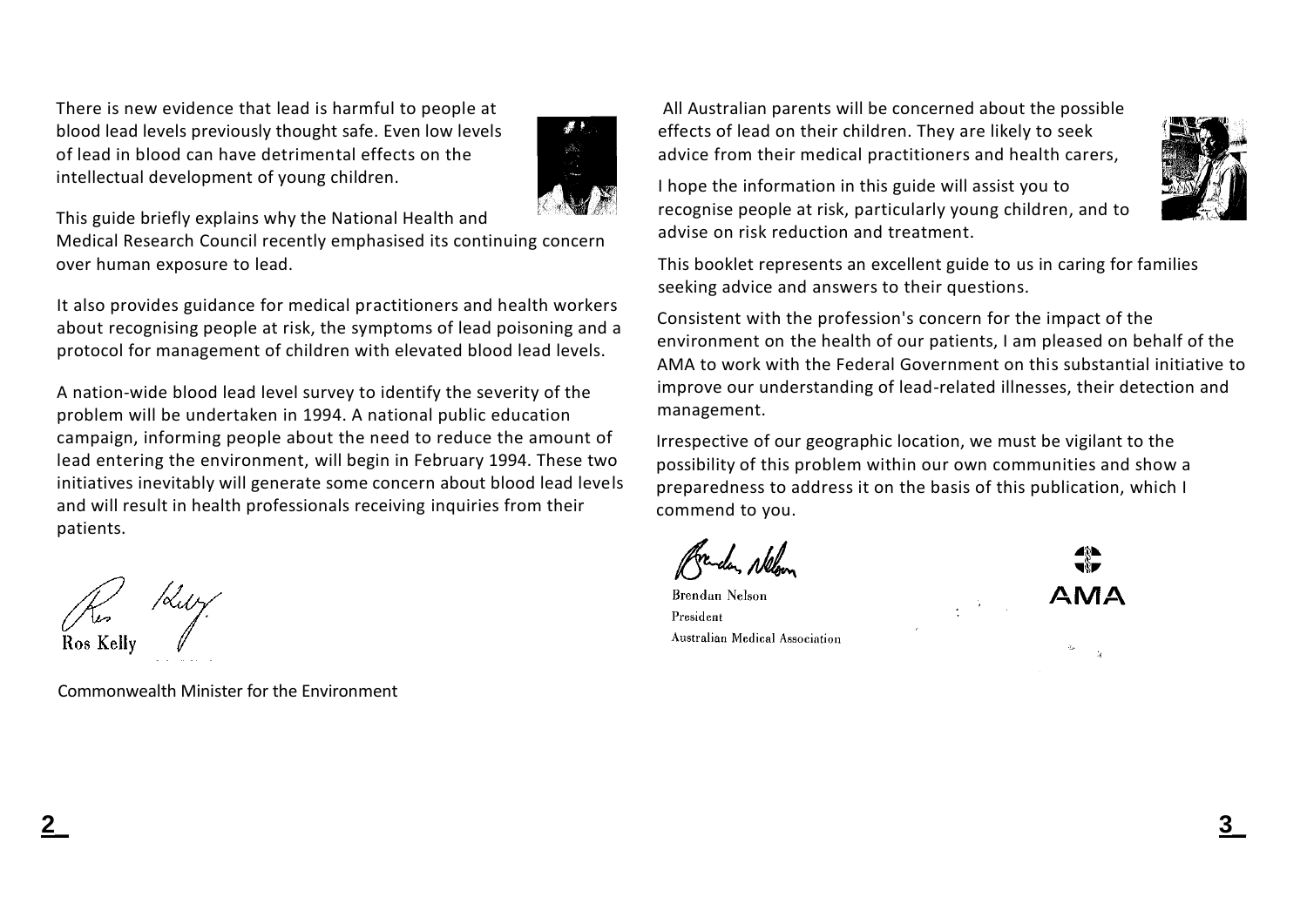# **Why is lead a health issue now?**



Humans have been aware of the dangers of lead since the time of Hippocrates who observed and described the symptoms of lead poisoning amongst lead miners.

Levels of lead in the blood that were thought to be safe a few years ago are now considered to hold some risks for young children.

Whilst blood lead concentrations above 3.38 (umol/L (70.4 µg/dL) \* in children have long been known to produce the classical symptoms of lead poisoning -fits, encephalopathy, brain damage - it is only in the last five years that epidemiological studies in Australia, the US and Europe have indicated that lead crossing the placenta during pregnancy or absorbed after birth can have detrimental effects on intellectual development and children's behaviour at blood lead levels as low as 0.48 µmol/L (10 µg/dL).

The best estimate is that, after one takes into account the effects of all the other factors which may relate to lead exposure and intellectual development (so-called 'confounders'}, the effect of each 10 µg/dL increase in average lifetime blood lead level is a 2-3 point decrement in IQ scores in children between the ages of 4 and 10 years.  $1213$ 

While these effects are clinically undetectable in individual children, the effects on the distribution of IQ scores in populations of children exposed to higher blood lead levels is considerable, with the proportion of very bright children diminished and the numbers of children requiring special educational assistance because of lower IQs increased perhaps two to threefold.

\* µg/dL = micrograms per decilitre of blood.

Most laboratories these days report blood lead levels in terms of micromoles per litre (umol/L), but public health agencies still tend to refer to the old units (( $\mu$ g/dL). To convert a test result from )  $\mu$ mol/L to  $\mu$ g/dL, multiply the  $\mu$ mol/L figure by 20.7.

# **NHMRC Recommendations**



After taking into account the accumulating evidence from Australia and overseas about the adverse health effects of low-level lead exposure on young children, the National Health and Medical Research Council (NHMRC) at its meeting on 2 June 1993, set a national goal for all Australians to have a blood lead level of less than 0.48  $\mu$ mol/L (10  $\mu$ g/dL)-\*.

The development of a national goal, and accompanying action guidelines, is a new approach by the NHMRC to deal with the complex issue of lead exposure. Previously there had been a 'level of concern', last amended in 1987 to 1.2 µmol/L (25 µg/dL). The Council recommended that there should be a range of responses to different blood lead levels.

In the case of communities where representative surveys show more than 5% of children aged 1-4 years have blood lead levels above 0.72 µmol/L (15 (µg/dL), lead sources in the community should be investigated, and environmental management plans developed and implemented in consultation with the community.

In individual children with a blood lead level greater than 0.72  $\mu$ mol/L (15 µg/dL), personal sources of lead exposure should be evaluated-and point sources should be remediated and exposures controlled, with personal education and counselling on exposure control provided to the child and family. Repeat testing of blood lead may be indicated to assess the effectiveness of any actions taken.

Above 1.2  $\mu$ mol/L (25 ( $\mu$ g/dL) similar measures should be followed, together with a detailed medical history and general examination including particular attention to nutritional and developmental status! Retesting in about three months is recommended to assess the effectiveness of actions taken.

Children with blood lead levels above 2.65 ( $\mu$ mol/L (55  $\mu$ g/dL) should be referred for urgent specialist paediatric assessment and advice regarding the need **for** for the chelation.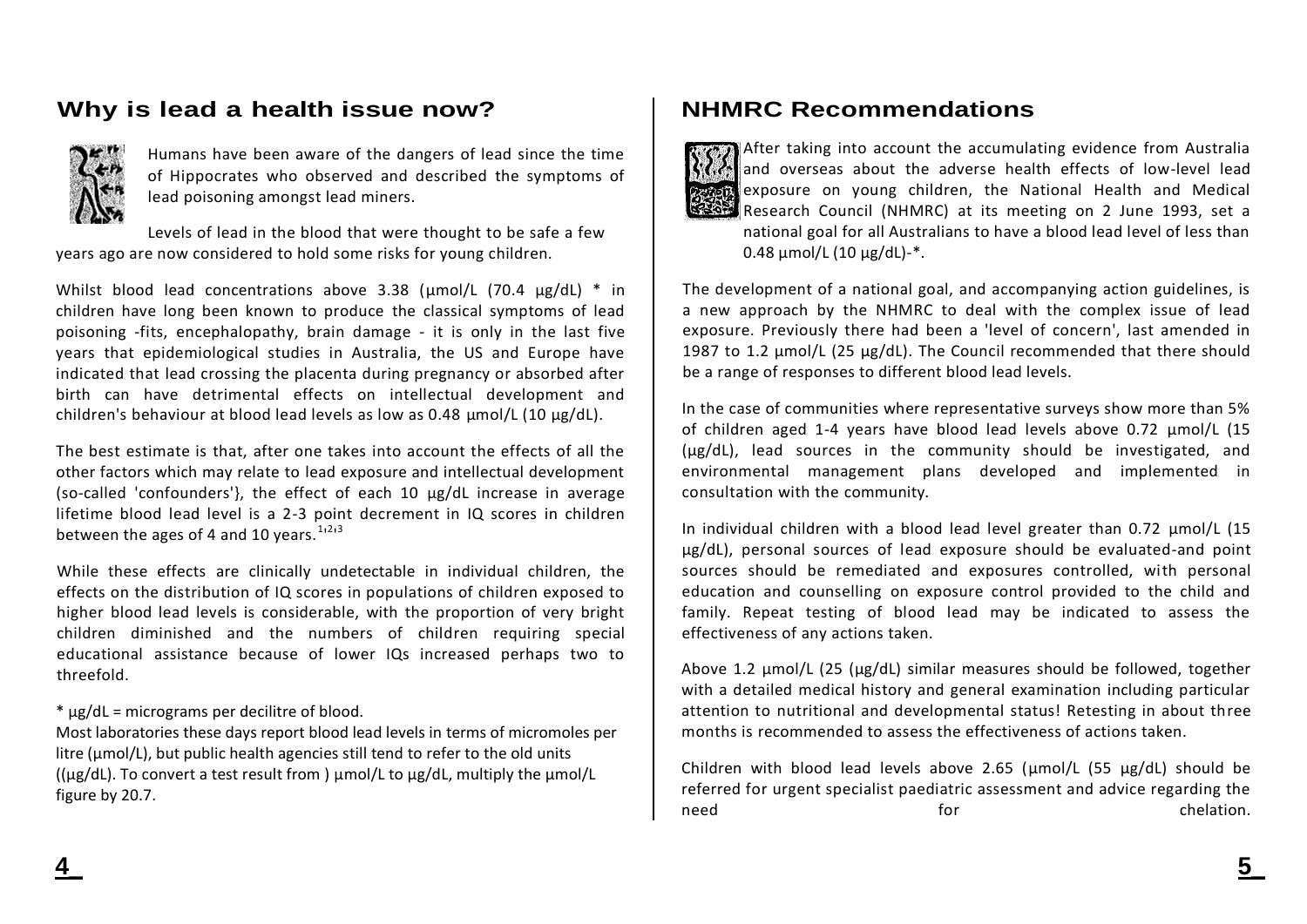For more detail about recommended responses, please see Appendix One, the NHMRG Summary Statement 'Lead in Australians.'

At its meeting on 3 November 1993, NHMRC set target dates for the reduction of lead in all Australians to less than 15  $\mu$ g/dL (0.72 |4  $\mu$ mol/L) by the end of 1998, with the exception of occupational exposures. Strategies in place to achieve this first target should be such as to result in blood lead levels in 90% of children between 1-4 years below 10 µg/dL (0.48 µmol/L) by the end of 1998.



# **Why are pregnant women and children at special risk?**

Lead crosses the placenta and at low concentrations has been shown to be harmful to the fetus, affecting performance on standardised developmental tests in the first few years of life. In older children, .these prenatal effects may not be detectable - often because they are surpassed by the effects of the usually higher post-natal exposure.

There is also some evidence of an adverse effect on pregnancy outcome, with slightly higher risks of preterm delivery.

Children under five years of age are at special risk for three reasons:

- the developing brain in young children appears more vulnerable to a range of biological and environmental insults, including lead;
	- the normal exploratory hand-to-mouth activity in young children (the most extreme variant of which is pica - the habitual eating of nonfood substances) exposes them to higher risks of ingesting lead from a contaminated environment. Pica is more common in children with intellectual impairment.
- children absorb a much higher proportion of ingested lead than adults - up to 50% compared to 10%.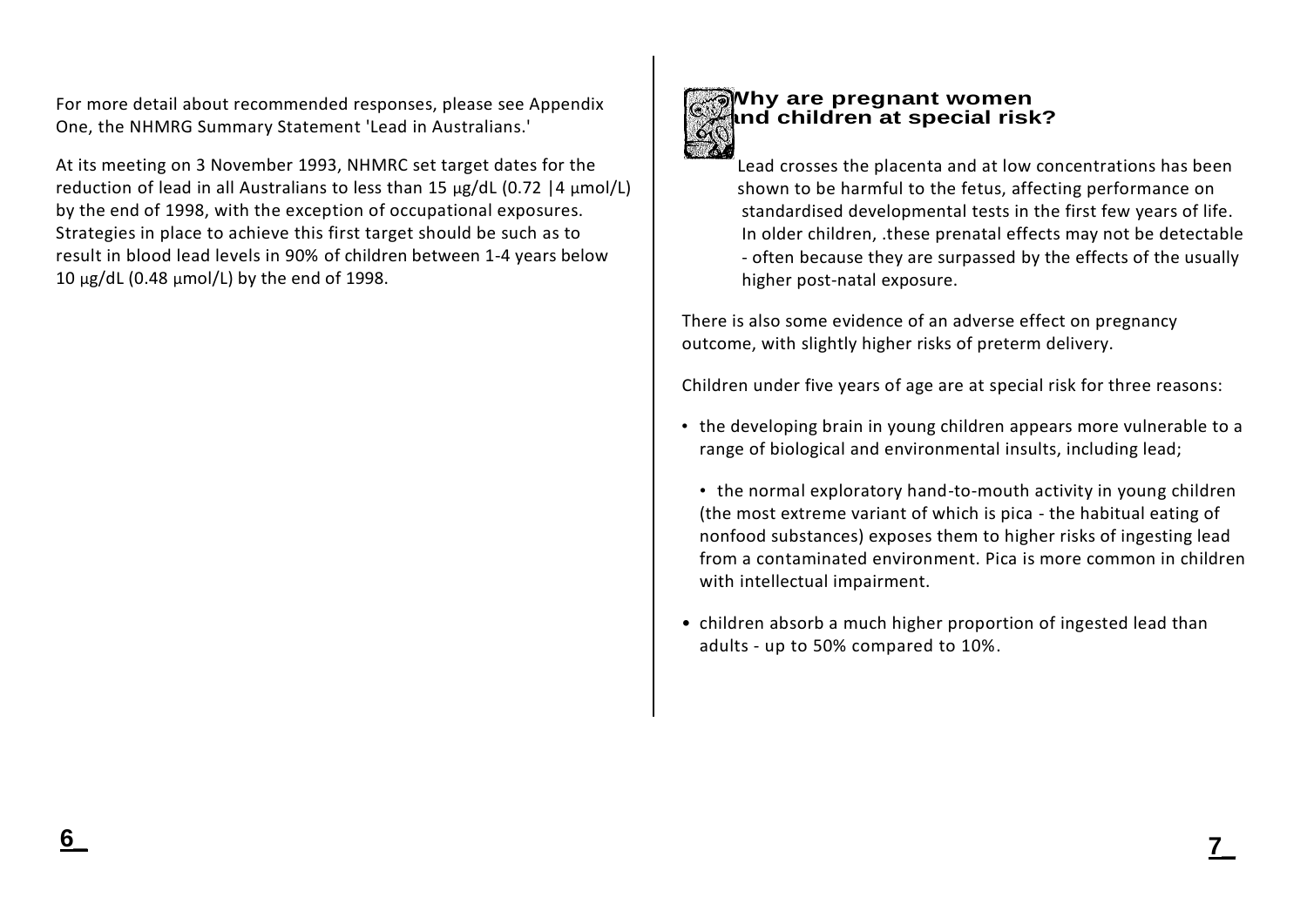### **Which children and women are at special risk of having raised blood lead levels?**

### *Placental transfer*

Lead readily crosses the placenta to accumulate in the developing fetus and



therefore the mother's exposure to lead from occupational or household sources (e.g. renovation of old houses or accumulation of dust with residues of airborne lead) may affect the fetus.

*Age*

Population studies in urban environments show that blood lead levels in children rise from around six months, reaching a peak around two years of age, from where they steadily decline to adult levels.

### *Exposure to environmental sources*

The children at greatest risk of high blood lead levels in Australia include those living near major lead industries such as at Port Pirie (SA), Broken Hill (NSW) and Boolaroo (NSW), and children living in older homes previously painted **with** lead-based paint which are being renovated.

*Paint.* Up until 1970, lead-based paint was used on many Australian houses. Peeling and flaking of lead-based paint causes dangerous residues of lead to build up in household dust. Children may deliberately swallow paint flakes because of their sweetish taste, or suck on fingers or toys coated with deteriorated lead-paint powder. Older cots and toys may have been painted with lead-based paints.

*Renovation of older (pre-1970) houses* poses special risks, as children may ingest paint flakes or be exposed to lead-contaminated household dust. Removal of old paint by sand-blasting, burning, scraping and power tool cleaning potentially create even greater dangers than when the paint is peeling and flaking off, because the particle sizes are small enough to be deposited into furnishings and carpets, making removal difficult. The residual dust may be ingested or inhaled by young children.

Nearly all cases of acute lead poisoning in children admitted to children's hospitals in recent years have been attributed to home renovation activities.

*Before older homes undergo any renovation that may generate dust, they should be tested for the presence of lead-based paint. If such paint is discovered, special precautions should be taken to seal off areas being renovated to prevent young children being exposed to dust or fumes. Pregnant women and children should not be present in a house when renovations involving the disturbance of lead-based paint are taking place.*

*Petrol.* Lead emissions from motor vehicles contribute about 90% of the lead in air in Australia's urban areas. Children (and women of childbearing age) living near main urban thoroughfares are at increased risk of exposure,

Ingestion of dust containing lead fallout is a more important pathway of exposure for children than inhalation of lead from the atmosphere.

*Point sources* of lead include lead mining and smelting, and other lead industry operations, such as breaking down old car batteries.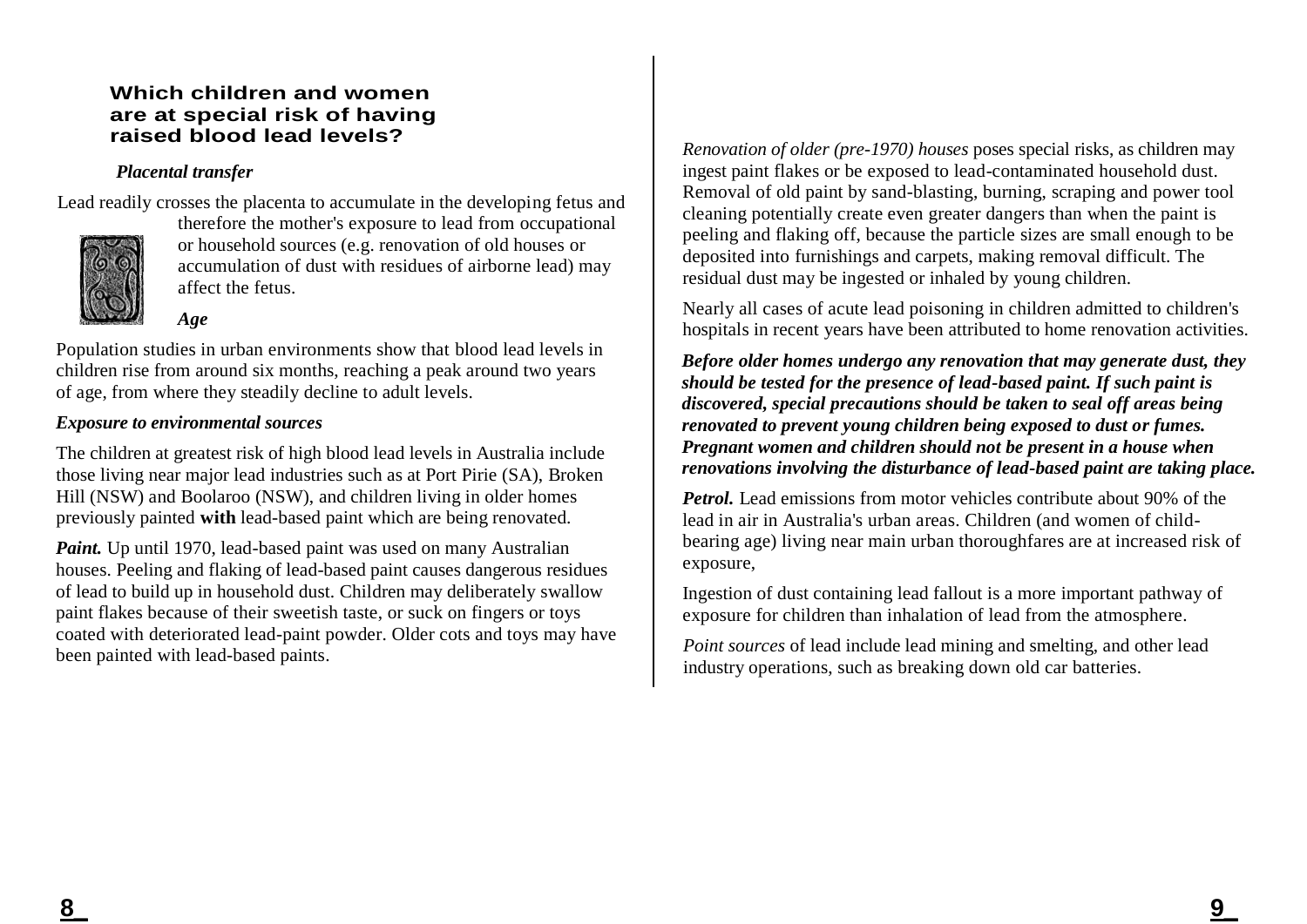*Lead in the workplace.* Workers in lead industries may bring lead dust home on their clothes. Parents may be occupationally exposed to lead in various industries as well as primary and secondary lead metal processing. These include:

- inorganic pigments manufacturing;
- lead mining, ore concentration and handling;
- primary and secondary lead metal processing;
- brass, bronze and copper foundries;
- the manufacturing of batteries, machinery, electronic capacitors,
- auto repair services and garages;
- bridge, tunnel and elevated highway repairs;
- stone, glass and clay products manufacturing;
- munitions manufacturing:
- firing ranges.

## *Other sources*

- Lead is a naturally occurring element. Loading of soils and sediments can occur from natural sources, from emissions from vehicles using leaded fuel, dust deposited from leaded paint or from industrial sources.
- Lead in water is thought to be an uncommon source in Australia. Lead may enter water in run-off from contaminated surfaces (soil or roof) or delivered through lead or lead-soldered pipes. Further research into this type of contamination is underway.
- Food manufactured and purchased in Australia generally has low lead levels. However, root vegetables grown in contaminated soil, leaf vegetables exposed to lead-containing dusts, fish obtained from contaminated waters (particularly shellfish), unrefined brown rice, cereals or eggs obtained from poultry feeding in lead-contaminated soil may contain higher lead levels.

Storage of food in cans with lead-solder side seams has been an uncommon source of contamination for the past 15 years. Imported cans may still pose problems.

- Cooking with lead-glazed ceramic ware and the use of lead-based medicinal products and cosmetics is frequent in some Latin American and Asian cultures.'
- Hobbies involving the use of lead, such as making stained glass or lead-glazed pottery pose risks when children are in the vicinity or when lead particles are retained on "clothing.
- Lead bullets and sinkers may be ingested causing acute elevation of blood lead.

# *Nutritional factors*

*Iron deficiency.* Children with insufficient iron in their diets, or deficient in iron stores, absorb lead more readily. Lead, through interfering with iron uptake, is likely to potentiate iron deficiency. Thus anaemia is more likely in children who have iron deficiency and elevated blood lead.

*Calcium.* Deficiency of dietary calcium increases absorption of lead.

*Zinc and protein.* Diets deficient in zinc and protein may also predispose children to increased lead absorption.

*Fat.* A very high fat diet promotes lead absorption. However, there is no evidence that a low fat diet minimises absorption.

*Frequency of eating.* The presence of food in the stomach decreases the absorption of lead from non-food sources.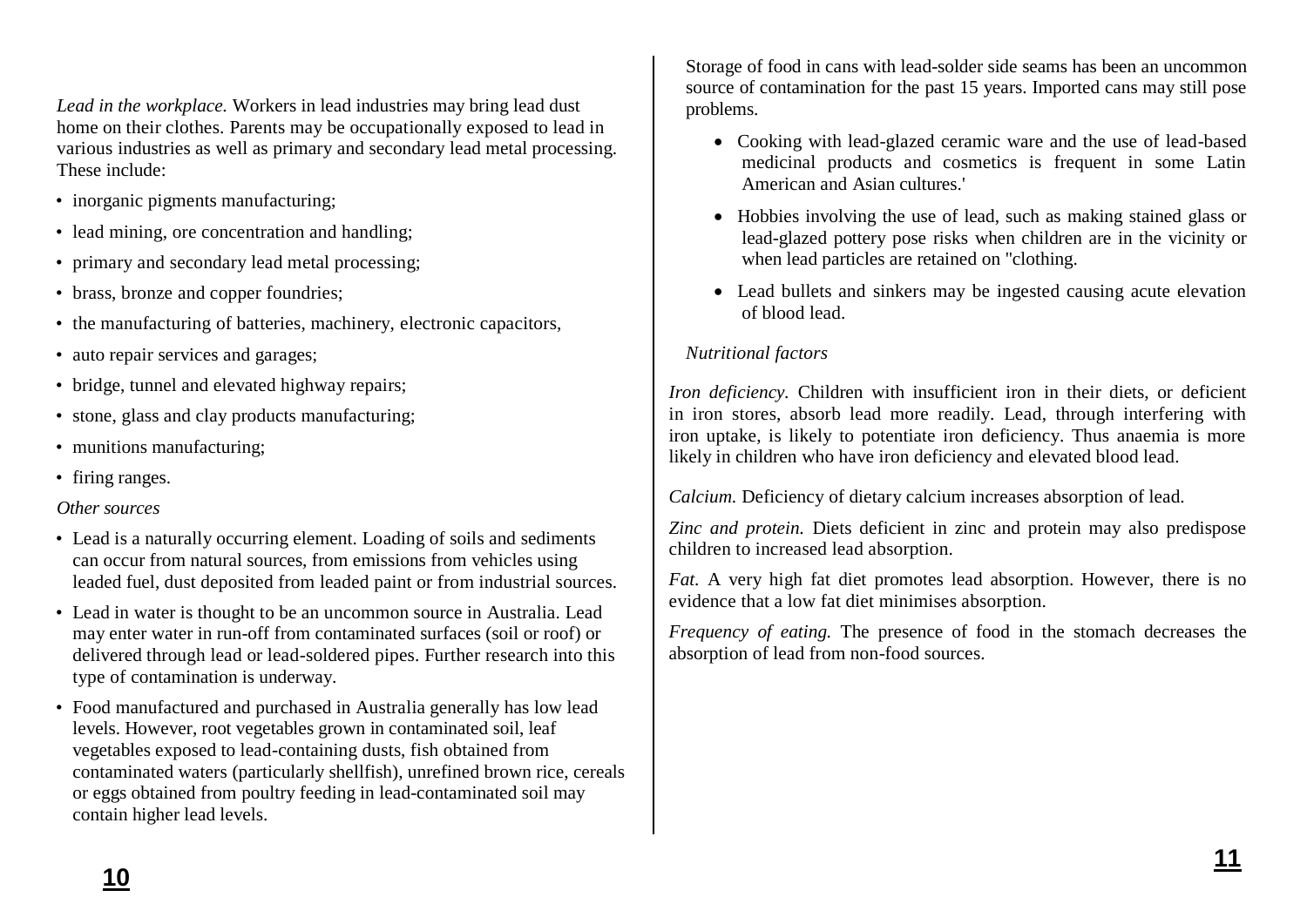# What are the symptoms of excess lead



Once absorbed, lead is distributed amongst blood  $(3\%)$ , soft tissue (up to 5%) and mineralising tissue - bone or teeth (90-95%). In children, the proportion in bones may be as low as 75%. Of lead in the blood, most (99%) is associated with red blood cells, with the remaining 1 % in plasma available for transport to the tissues.

Whilst the half-life for lead in blood is around 28-35 days, the half-life in soft tissues and in the non-labile compartment of bone may be more than 25 years. Thus blood lead levels are a reflection of a dynamic equilibrium between ongoing exposure, tissue {especially bone) stores and turnover, and losses through excretion.,

Children with mild to moderate lead exposure  $\{\langle 2.17 \text{ }\mu\text{mol/L or } \langle 45 \text{ }\mu\text{g/dL} \rangle\}$  are usually asymptomatic. When symptoms do appear they are usually nonspecific. Symptoms of moderate to severe exposure may range from lethargy, intermittent abdominal pain or constipation, irritability, headache, paresis or paralysis, and encephalopathy - which may lead abruptly to seizures, coma and death. Anaemia may occur, but it is rarely severe. Subclinical effects on haemoglobin synthesis may occur in children experiencing mild to moderate exposure.

Symptomatic lead intoxication in children generally does not occur until levels are at least 2.17 to 2.42 µmol/L {45-50 µg/dL). Lead encephalopathy can occur with levels in excess of 3.38 ( $\mu$ mol/L {70 ( $\mu$ g/dL) and such levels represent a medical emergency.

Lead poisoning may also present insidiously in children with developmental delay, learning difficulties, hyperactivity or other behaviour problems, but undue lead exposure is a relatively uncommon cause of clinically recognisable developmental or behavioural problems.

Adults with high levels of lead (e.g. from occupational exposure) are at increased risk of peripheral neuropathy (diminished nerve conduction velocity), and reproductive sequelae (reduced fertility in women and affected sperm morphology and function in men).

The following is a guide only: */*

# <2.17 µmoI/I, (45 µg/dL) in children, <2.90 µmol/L (60 µg/dL) in adults

• Usually asymptomatic

### 2.17- 3.38 µmol/L (45-70 µg/dL) in children, 2.90-3.86 µmol/L (60-80  $(\mu$ g/dL) in adults

• May be asymptomatic. If symptoms do occur, they include general fatigue, irritability, concentration difficulties, tremors, headaches, abdominal pain, vomiting, weight loss or constipation. These symptoms may be mistaken for other disorders.

## Over 3.38 µmol/L (70 µg/dL) in children, over 3.86 µmol/L (80 (µg/dL) in adults

• Asymptomatic or symptoms similar to those mentioned above. At very high levels  $(>=3.38 \text{ umol/L} \text{ in children. } >4.83 \text{ (umol/L in adults)}$ symptoms can include convulsions, paralysis, coma or-death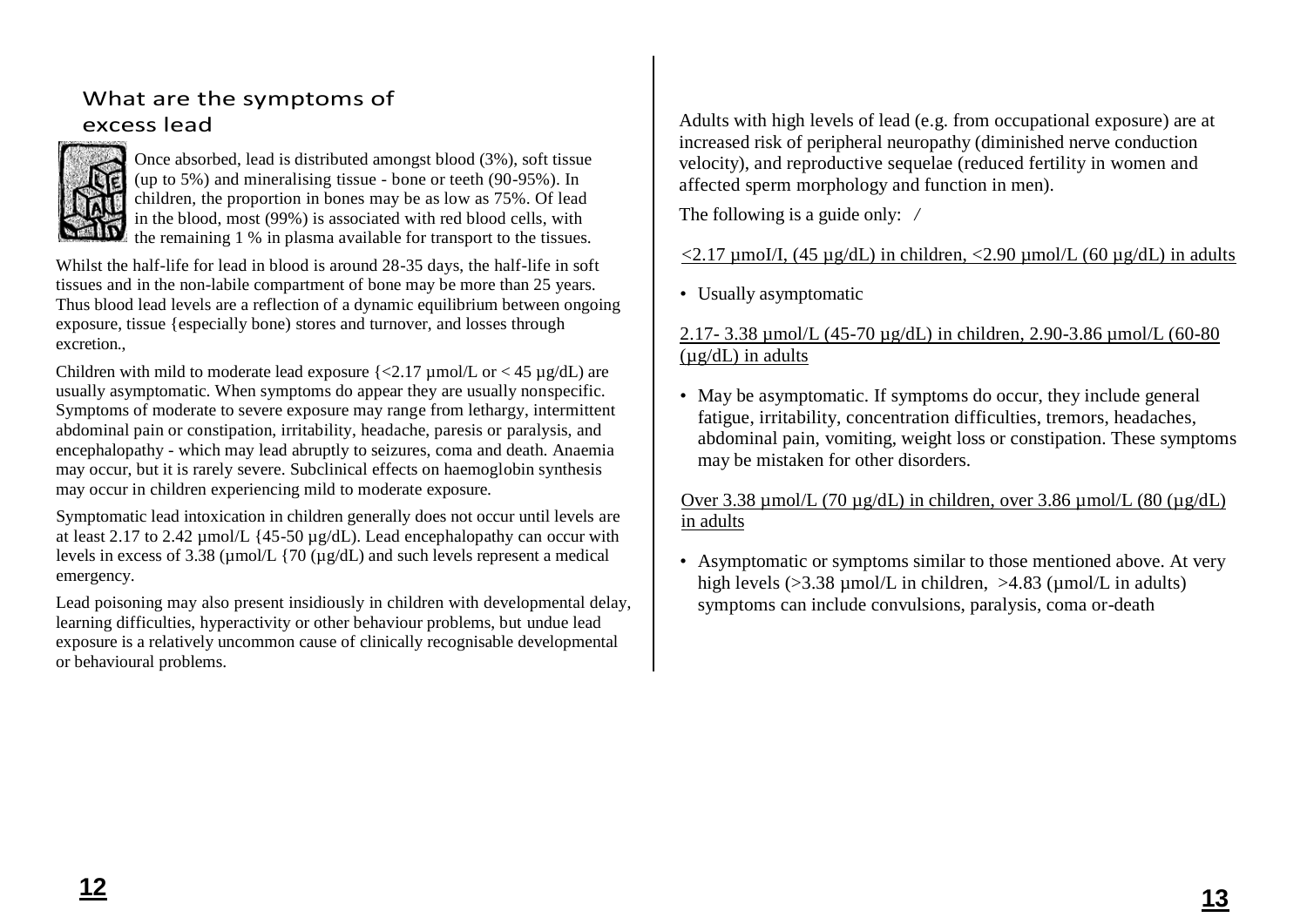# Which children should be tested?



Because most lead poisoning is not apparent clinically, a blood test is more sensitive than clinical assessment. Blood lead levels generally provide an indication of recent exposure (e.g. over previous six weeks).

Estimating lead in hair, urine and teeth is not recommended to guide clinical management.

The following groups of children may be at risk of having elevated lead levels:

- children aged 9-48 months who live in, or arc frequent visitors to, older dilapidated housing with peeling paint;\*
- children aged 9-48 months who have been present during 'unsafe' renovations of older housing (painted before 1970);
- children whose siblings have elevated blood lead levels;
- children with pica particularly if living in lead-contaminated environments, e.g. older houses with peeling paint;
- children aged 9-48 months whose parents may be occupationally exposed or who are living near lead smelters, battery breaking yards, lead ore bodies, or on highways or main roads with heavy traffic;
- $\bullet$  children exposed to the less common exposure pathways e.g. lead hobbies, folk medicines containing lead, etc.

Clinicians might also consider ruling out elevated lead as a contributing factor in children presenting with intellectual disability or behaviour problems. High blood lead levels may also need to be excluded in children with iron deficiency.

Until better epidemiological information about blood lead levels in the community is available<sup>5</sup>, universal screening of all children in Australia is not thought necessary.

Because the risk of contamination of capillary (finger-prick) blood samples is high, blood lead level test should be done on venous blood using lead-free equipment. For the analysis, clinicians should use laboratories participating in external quality control schemes.

At present there is some inconsistency in the reporting format used by different laboratories in terms' of the correct reference ranges for blood lead levels, so that routine interpretative comments may not be applicable to children.

Blood lead levels may fall rapidly in children with a single episode of exposure, or fall very slowly over months or years in a child with previous heavy or repeated exposure. In children with elevated levels, it is usually necessary to repeat tests over a period of time to assess progress.

Where definite risk factors (such as those fisted above) are present, or where there are clinical grounds for testing, a Medicare rebate is applicable. Medicare does not, however, cover routine screening of children in whom no risk factors or symptoms possibly attributable to lead are present.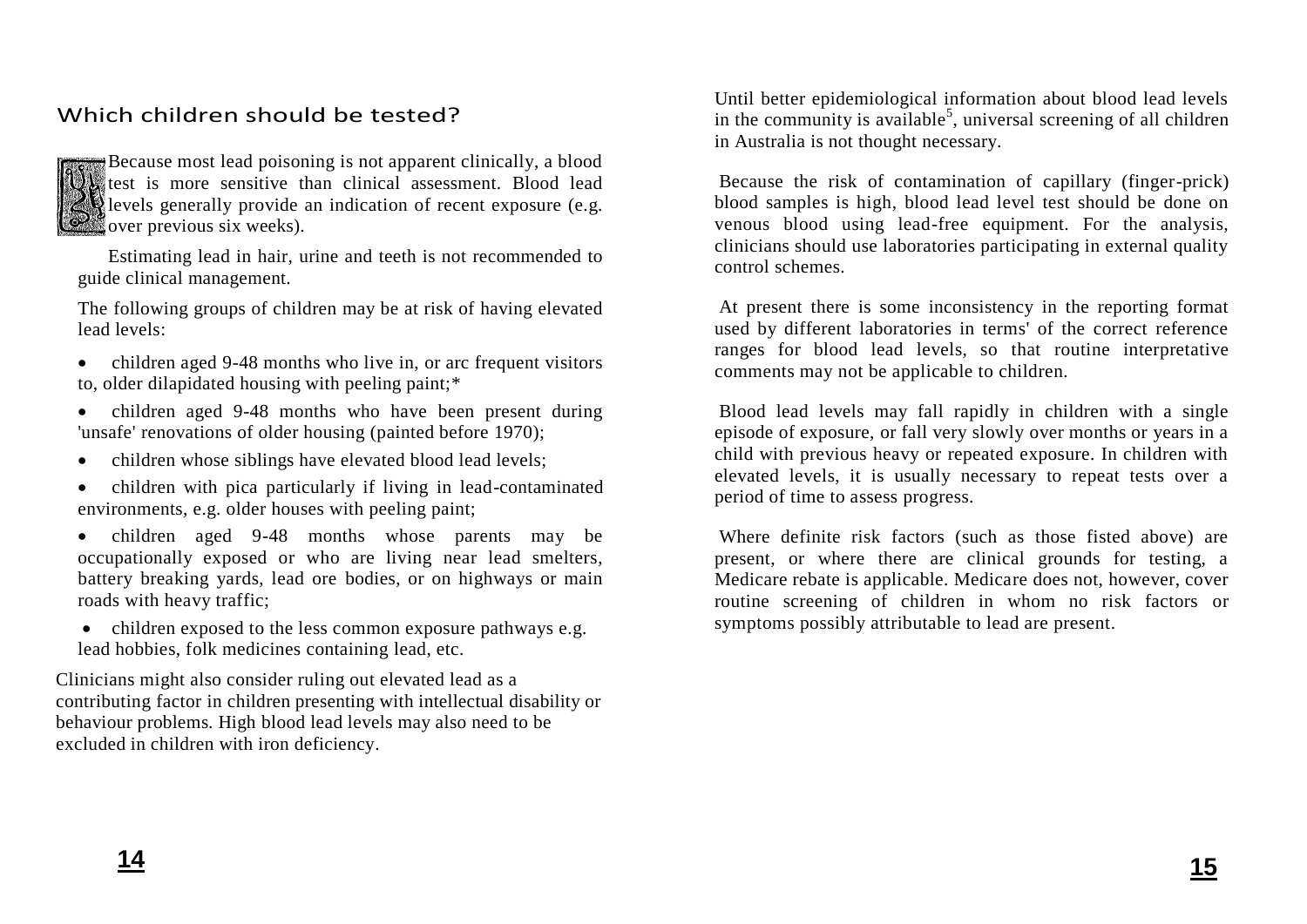# **What advice should you give parents if a child's blood lead is >15 µg/dL (O.72 µmol/L)?**



Explanation and advice to parents arc important aspects of management. The aim should be to maintain a balance between appropriate concern and undue anxiety.

Many people have difficulty understanding the difference between risks to populations and risks to individuals.

The scientific evidence shows that mean IQ levels are reduced in childhood populations exposed to high blood lead levels. An identifiable specific effect of lead on an individual child's IQ, however, cannot be proven conclusively.

An analogy with the effects of cigarette smoking on the birth weight of a baby may be helpful. Accumulated scientific evidence shows there is a strong correlation between maternal smoking and low birth weight. However, there are many other factors, known and unknown, that contribute to low birth weight. Thus, when a clinician is confronted with an individual low birth weight baby whose mother smokes, it is not possible to determine the extent to which the mother's cigarette smoking might have contributed to that outcome.

Similarly, in a child with an elevated blood lead level who also has learning or behavioural problems, it is not possible to determine the extent to which lead might have contributed to an outcome which is influenced by a range of other factors, including genetic factors, the quality of parenting, socioeconomic factors, nutrition and physical health.

In the hierarchy of such influences on children's cognitive growth and development, lead would normally be a minor factor {except in cases with severe poisoning and encephalopathy).

In most situations, quality parenting will count for a lot more in terms of a child's development than obsessive attention to reducing lead exposure to zero. As a clinician however, one would want to minimise exposure to any known risk factors, such as lead, which is amenable to intervention.

Parents may need assistance to keep their child's lead exposure in perspective. Many young parents are likely to have had significantly higher lead levels themselves as children than their babies and younger children will have now.

*Steps to minimise exposure and absorption*

Parents can be given helpful advice about a number of steps that they can take to minimise their children's exposure to lead absorption. They can be advised to:

- Ensure children's hands and faces are washed before they cat or have a nap.
- Discourage children from putting dirty fingers or toys in their mouths.
- Encourage children to play in grassy areas instead of places where dirt sticks to their fingers and toys. Plant grass or ground cover on exposed areas of soil in the yard.
	- Wash fruit and vegetables before eating.
- Ensure the child's diet is adequate in calcium and iron, which help to minimise lead absorption. Sources of iron include poultry, red meat, liver, fish, fortified cereal, cooked legumes (e.g. beans, peas, lentils), dark green leafy vegetables. Vegetable sources of iron are better absorbed when taken with Vitamin C containing foods such as fruit and fruit juices. Sources of calcium include milk, cheese, yoghurt. Avoid high fat diets as they encourage lead absorption.
- Ensure young children have regular, frequent meals and snacks up to six per day because more lead is absorbed on an empty stomach.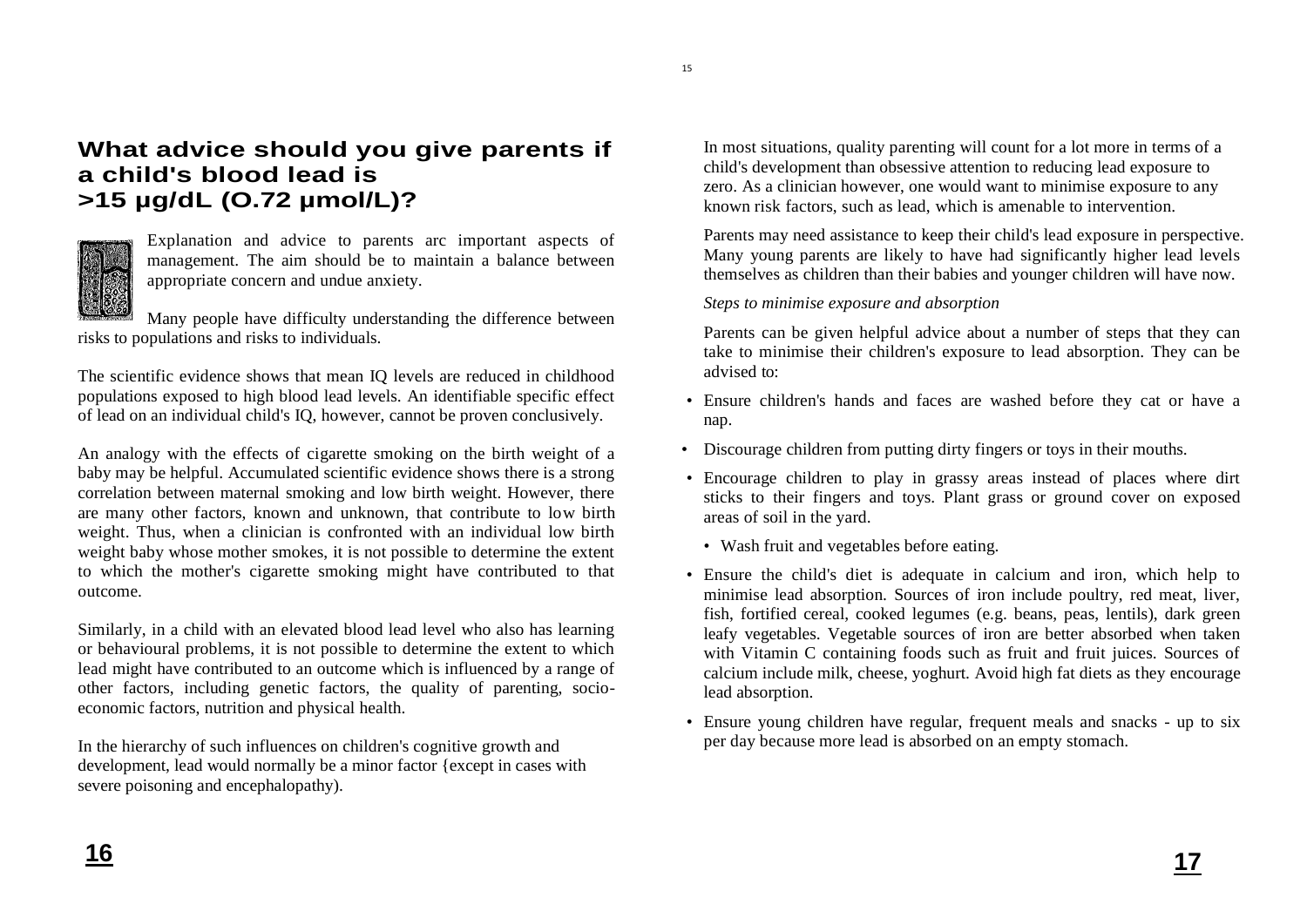- Don't store food in lead crystal glassware or pottery with a leadbased glaze. Beware of imported foods in cans with lead soldering.
- Seal cracks in the ceilings of older homes, especially if near a point source of lead, as they may allow dust to fall into the house.
- \Vet dust floors, ledges, window sills and other flat surfaces at least weekly, or more often if the house is near a point source of lead. A phosphate containing cleaning solution is most effective.
- Vacuum carpets and rugs regularly using a vacuum cleaner with an effective filter and agitator.
- Ensure that the child does not have access to peeling paint or chewable surfaces painted with lead-based paint. Particular attention should be paid to cots, window sills and windows.
- Wash children's toys (especially those used outside) and dummies frequently.
- Wash family pets frequently particularly if furry. Discourage pets from sleeping on children's beds.

Special care needs to be taken with home renovations. Seek advice about controlling leaded paint flakes and dust if renovating older houses (built before 1970). Pregnant women and children under five should not be present in a house while renovation involving lead-based paint is taking place.

*A leaflet containing these tips has been produced for parents and is available from the Commonwealth Environment Protection Agency. If you would like additional copies of the leaflet for patients, please phone 008 803 772.*

# Clinical and environmental assessment



# *Clinical assessment*

A standardised protocol has been developed for the guidance of clinicians (see page 21). This outlines recommended management for children who are found to have elevated blood lead levels.

Whilst the NHMRC has recommended that a response is required for any individual child with a blood lead above  $0.72 \text{ mmol/L}$  (15  $\mu$ g/dL), retesting of children aged less than three years whose blood lead is between 0.48 and 0.72  $\mu$ mol/L (10-15  $\mu$ g/dL) in a year's time may be warranted if there are any continuing concerns about behaviour or development.

Clinical assessment by a pediatrician should be carried out for any child with a level greater than 1.20  $\mu$ mol/L (25  $\mu$ g/dL), to check particularly for developmental delay, hearing deficits, speech problems or neurological abnormalities.

Treatment of iron deficiency, and other nutritional measures to combat deficiencies in calcium, zinc or ascorbate will help. to reduce uptake of lead.

Parents should be given information about the recommended course of action for their child.'

### *Environmental assessment*

As there is no particularly successful treatment for reducing moderately raised blood lead levels ( $\lt$  2.65 µmol/L or 55 µg/dL), preventing exposure is of paramount importance. In most cases, management of the child with an elevated blood lead level will involve discussing possible sources of lead in the child's environment with the parents (see above). Removal of the source of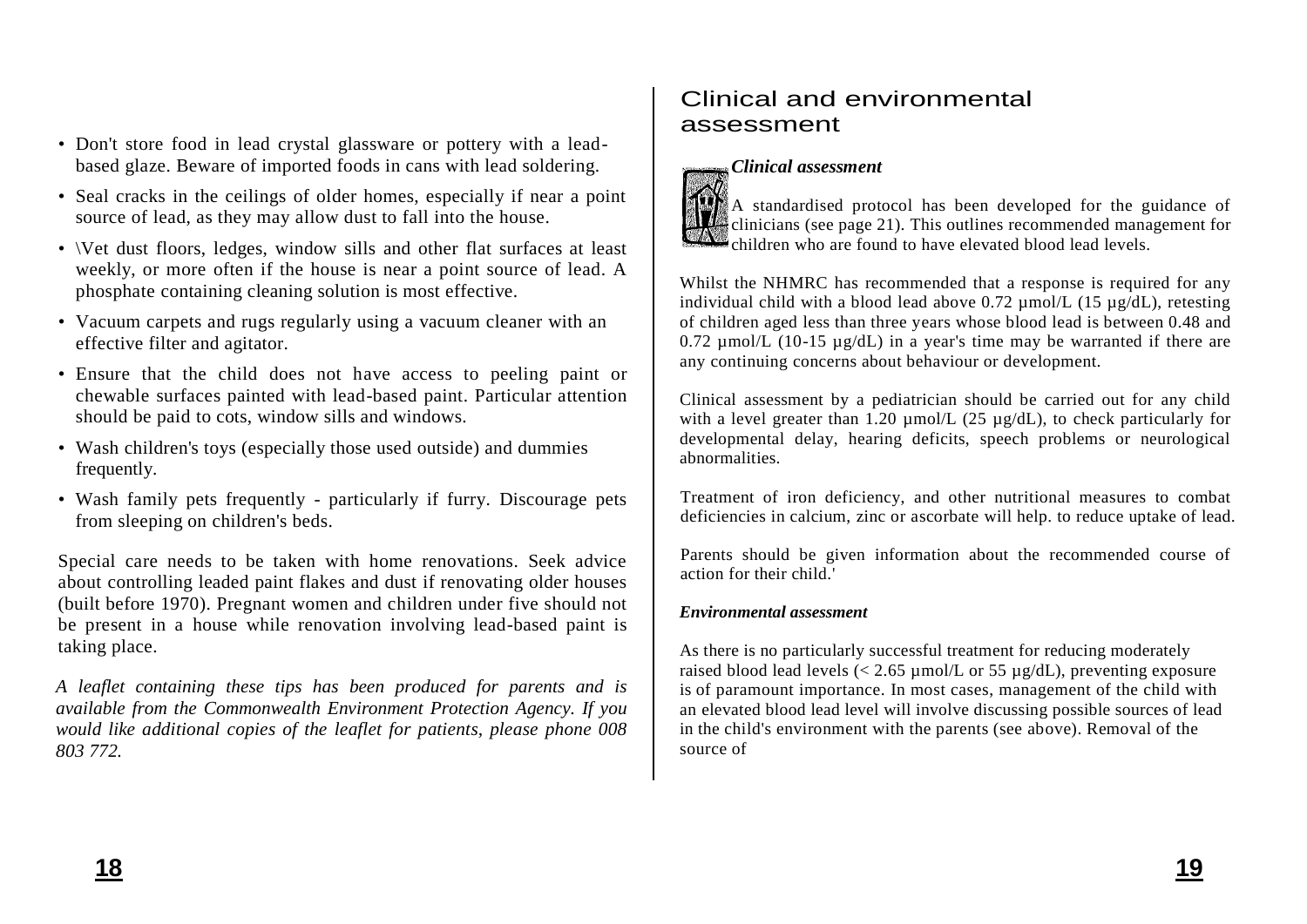exposure is the most important aspect of treatment.

Where lead levels are significantly elevated, environmental inspection and sampling may be warranted. In some circumstances, environmental abatement activities may be indicated.

State health departments may be able to assist with advice about identification of sources of exposure and their removal. (A contact list is provided at the back of this booklet).

# Protocol for managing children found to have elevated blood lead levels

As a modification of the US Center for Disease Control's recommendations<sup>6</sup>, and in keeping with the current NHMRG recommendations, the following guidelines arc recommended for follow-up of blood lead concentrations.

*Children 9-36 months*

0.72 - 1.16 µmol/L (15-24 µg/dL)

Lead level

No or low risk children Lead level  $< 0.72$  µmol/L ( $< 15$  µg/dL) At risk children Lead level  $< 0.48$  µmol/L ( $< 10$  µg/dL) Lead level 0.48-0.67 µmol/L (10-14 µg/dL) No further action unless any concerns about developmental or behavioural factors - check level in one year Consider retest in one year if still at risk. Retest in 3-4 months. If two

consecutive tests 3-4 months apart show no increase, retest in one year.

Retest in 3-4 months. Assess iron status. Environmental evaluation and remediation if , /appropriate.

Education re minimising exposure and absorption.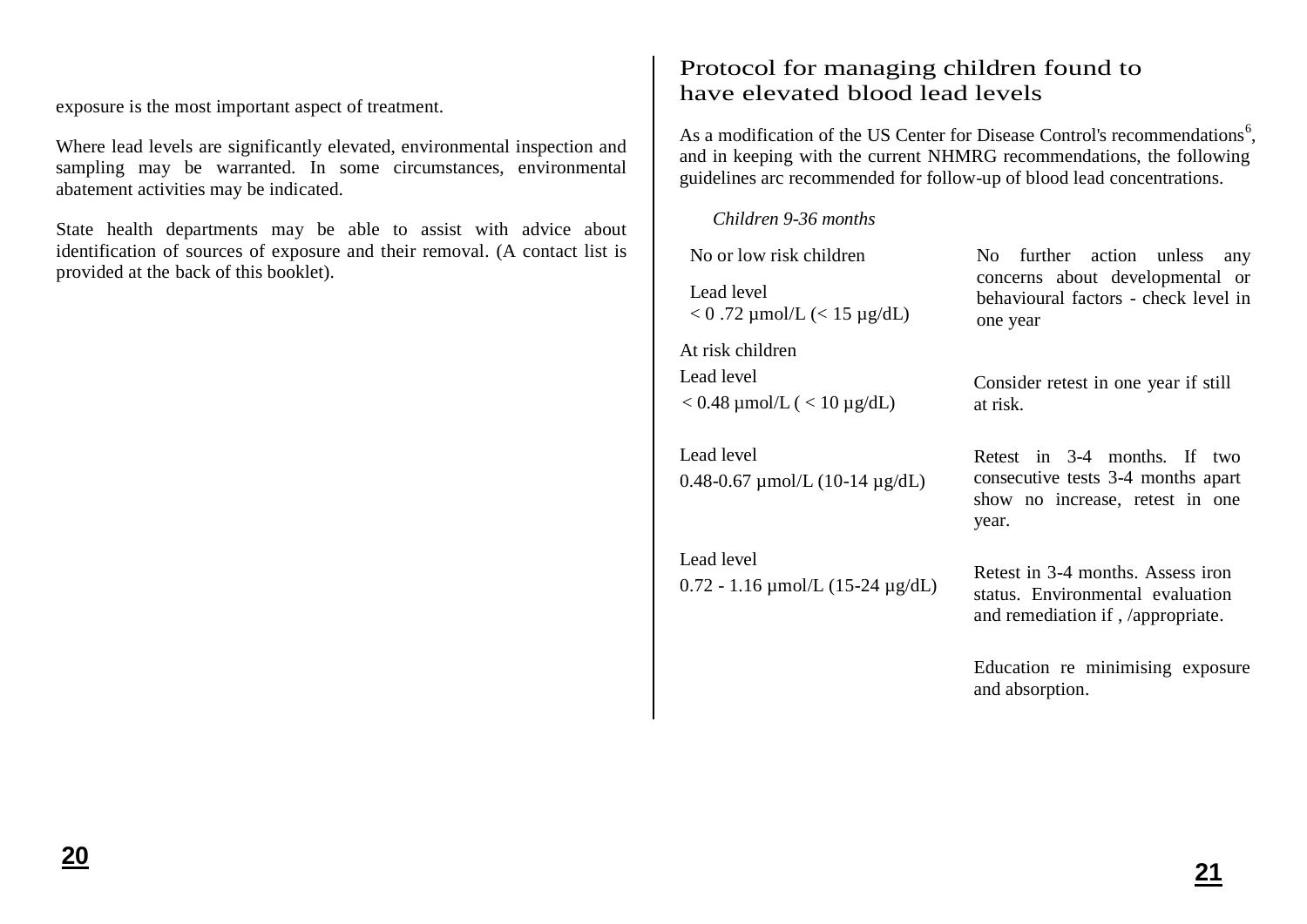|                                                       | If significant risk factors are present (e.g.<br>continuing exposure to old paint,<br>renovations, or proximity to primary or<br>secondary lead industry) retest sooner<br>than three months. | Lead level<br>2.66-3.33 $\mu$ mol/L (55-69 $\mu$ g/dL) |
|-------------------------------------------------------|-----------------------------------------------------------------------------------------------------------------------------------------------------------------------------------------------|--------------------------------------------------------|
|                                                       | If level $> 15 \mu g/dL$ on two consecutive<br>occasions consider an environmental<br>evaluation.                                                                                             |                                                        |
|                                                       | If level drops on retesting, professional<br>judgement to be used in deciding on<br>frequency of further retesting, using<br>above guidelines.                                                |                                                        |
| Lead level<br>2.0-2.61 $\mu$ mol/L (25-54 $\mu$ g/dL) | Refer for paediatric assessment which<br>should include a neurodevelopmental,<br>and behavioural assessment.                                                                                  | Lead level<br>$>$ 3.38 μmol/L ( $>$ 70 μg/dL)          |
|                                                       | Retest in 0.5-3 months (depending on age<br>of child and level).                                                                                                                              |                                                        |
|                                                       | Environmental assessment and sampling<br>if<br>source of lead is not obvious, and<br>remediation where appropriate.                                                                           |                                                        |
|                                                       | Education re minimising exposure and<br>absorption.                                                                                                                                           |                                                        |

 $\blacksquare$ 

Refer for urgent paediatric assessment for evaluation of need for chelation therapy.

If overtly symptomatic admit for chelation immediately.

Environmental assessment and abatement if appropriate before return home.

Education re minimising exposure and absorption.

Refer to tertiary paediatric unit (where possible) for immediate chelation.

Environmental assessment and abatement if appropriate before return home.

Education re minimising exposure and absorption.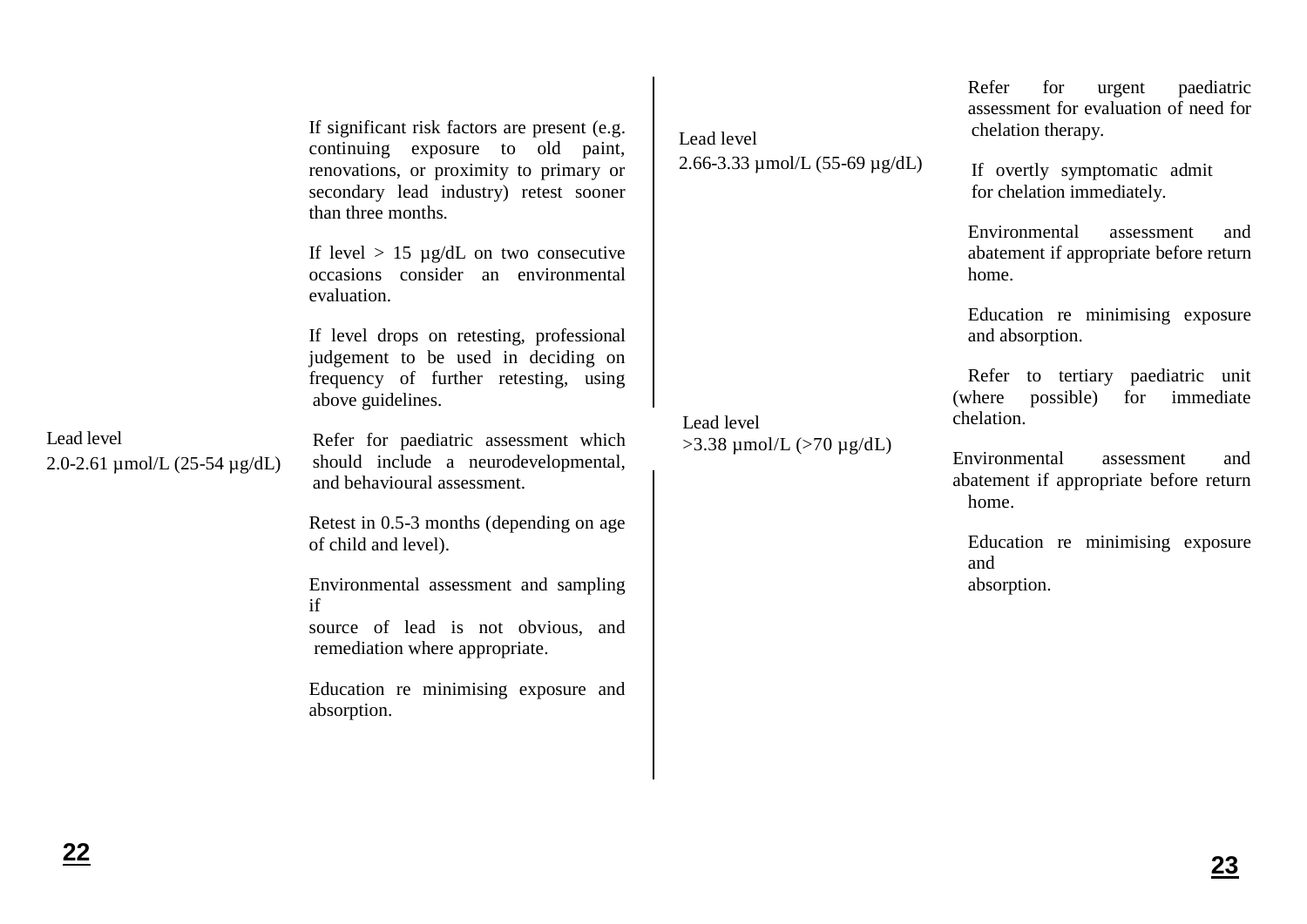| $Children > 36$ months          |                                    |  |
|---------------------------------|------------------------------------|--|
| No or low risk children         |                                    |  |
| Lead level                      |                                    |  |
| $<$ 0.72 μmol/L ( $<$ 15 μg/dL) | No need to retest.                 |  |
| Lead level                      |                                    |  |
| $>0.72$ µmol/L ( $>15$ µg/dL)   | Manage as for younger<br>children. |  |
| High risk children              |                                    |  |
| Lead level                      | Retest annually to fifth           |  |
| $< 0.72$ µmol/L ( $< 15$ µg/dL) | birthday.                          |  |
| Lead level                      |                                    |  |
| $>0.72$ µmol/L ( $>15$ µg/dL)   | Manage as for younger              |  |
| <b>Note</b>                     | children.                          |  |

*Where it is known or suspected that children have ingested paint flakes or have swallowed lead objects, an X-ray of the abdomen should be obtained. If there is evidence of significant lead paint in the intestine, a cathartic and possibly activated charcoal should he considered (although its value has not been proven). Other lead objects should be dealt with according to the individual case.*

# References

- **1.** Baghurst PA, McMichael AJ, Wigg NR, Vimpani GV, Robertson EF, Roberts RJ, Tong SL. Environmental exposure to lead and children's intelligence at the age of seven years: the Port Pirie Cohort Study. *New England Journal of Medicine* 1992 v. 327 (18), pp 1279-84.
- **2.** Bellinger D, Stiles KM, Needleman HL. Low-level lead exposure, intelligence and academic achievement: a long term follow-up study. *Pediatrics* 1992 v. 90 (6);, pp'855-61.
- **3.** South Australian Health Commission/Commonwealth Department of Health, Housing, Local Government and Community Services. *Proceedings of the International Meeting on Non-Occupational Exposure to Lead,* Melbourne, October 5-9 1992 (ed. Edwards-Bert P, Callan P, Bentlcy K, Baghurst P). SAHC, Adelaide, 1993.
- **4.** *Lead in Australians.* Summary statement of the 115th session of the National Health & Medical Research Council, 2 June, 1993 regarding revision of the 1987 (103rd session) guidelines for lead in Australians.
- **5.** Edwards-Bert P, Calder 1C, Maynard EJ. *National Review of Public Exposure to Lead in Australia.* South Australian Health Commission, 1993.
- **6.** Centre for Disease Control (US), Environmental Health Services Division. *Preventing lead poisoning in young children: a statement by the Center for Disease Control.* October 1991.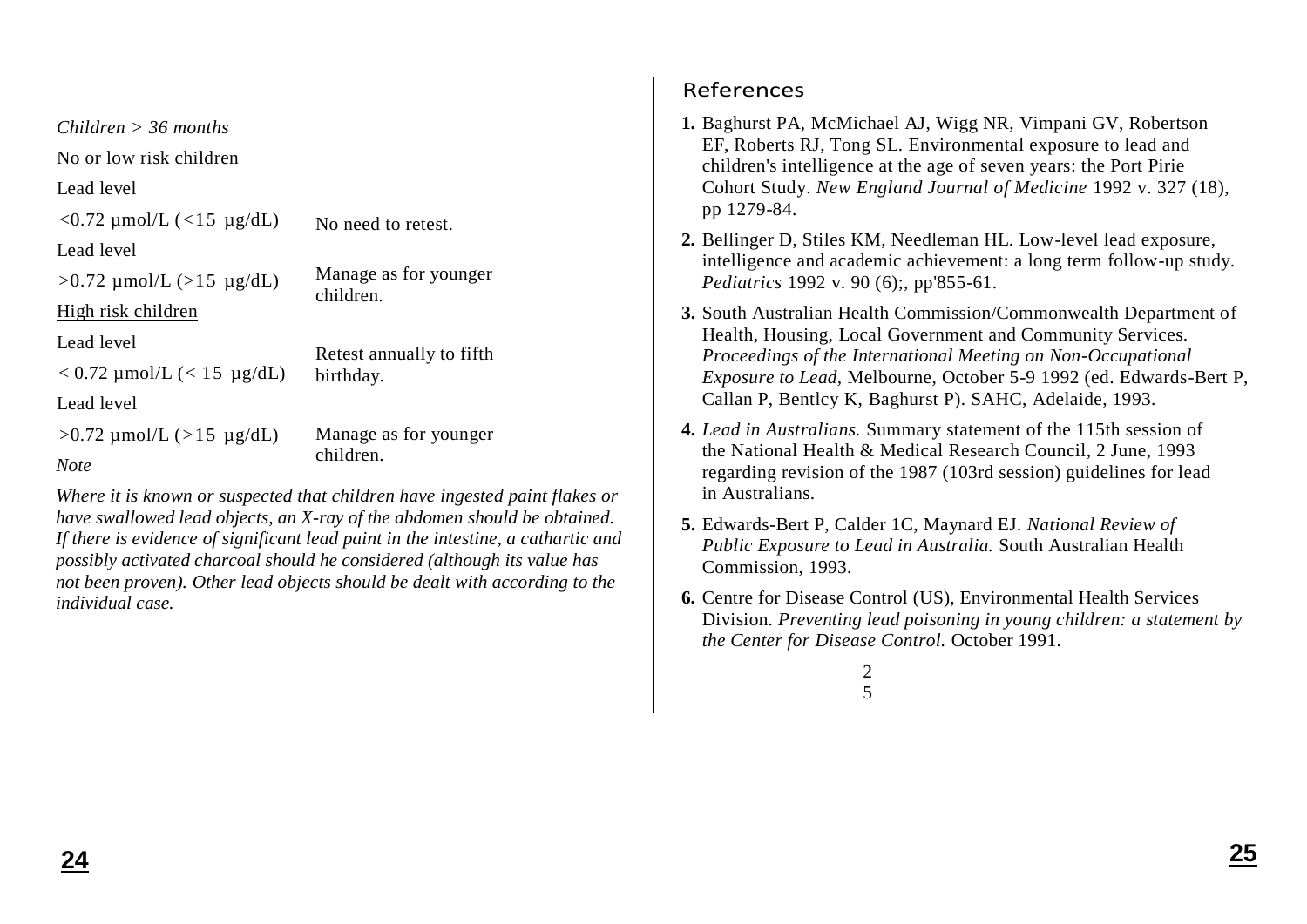### Further reading

Lead Poisoning: From Screening to Primary Prevention, Committee on Environmental Health, in *Pediatrics* v. 92 (1), July 1993.

Lead Toxicity: Current Concerns by Robert A. Goyer in *Environmental Health Perspectives* v. 100, April 1993, pp 177-187.

Community prevalence survey of children's blood lead levels and environmental lead contamination in inner Sydney, Michael J. Fett, Michael Mira, Jason Smith, Garth Alperstein, Jane Causer, Tim Brokenshire, Brian Gulson and Santo Cannata in *Medical Journal of Australia* v. 157 (7), October 1992, pp 441-445.

### Information for Paediatricians

A paper entitled *Reducing Blood Lead Levels in Australian Children* has been prepared by authors, Dr Garth Alperstein and Professor Graham Vimpani. This will be distributed to all members of the Australian College of Paediatrics. Further copies are available from the Australian College of Paediatrics, PO Box 30, Parkville, Victoria, 3052.

### Appendix one

#### *Lead in Australians*

**Summary statement of the 115th session of the National Health and Medical Research Council, 2 June 1993, regarding revision of the 1987 (103rd session) guidelines for Lead in Australians.**

**The National Health and Medical Research Council (NHMRC) emphasises its continuing concern over human exposure to lead, especially exposure in young children. It re-iterates its 1987 position that there are no benefits of human exposure to lead and that all demonstrated effects of such exposure are adverse,**

**Council strongly endorses the coordinated national approach to timely reduction and accelerated elimination of lead in petrol, as proposed by the Australian and New Zealand Environment Council and other relevant Commonwealth, State and Territory agencies. This approach will ensure timely reduction in the lead exposures of the community to achieve the NHMRC goal recommended below.**

#### **Recommendations**

**Goal**

**That a specific goal be set:**

- **to achieve for all Australians a blood lead level of below ten micrograms per decilitre (0.48 micromoles per litre);**
- **there is particular urgency in reaching this level in children aged one to four years because of the adverse effects of lead exposure on intellectual development.**

#### **Target**

**That achievement of this goal be facilitated through the establishment of a target date to be set by Council at its 116th Session (November 1993), after the Public Health Committee has considered relevant information which includes the Royal Melbourne Institute of Technology (RMIT) Report 'Revising Australian Guidelines for Lead — An Assessment of Impacts' (Final report).**

#### **Strategy**

**That to achieve this goal, an immediate national education and environmental management strategy be developed.**

**The strategy should specifically address:**

- **the accelerated reduction of lead in petrol;**
- **increased use of unleaded petrol;**
- **provision of information on safe removal of lead based paint; and**
- **• risks from home renovations.**

#### **Public Information**

**That, as an immediate general measure, public information programs be put in place to ensure that health professionals and the community are fully aware of:**

- **the sources of lead in the environment;**
- **the health risks associated with elevated blood lead, particularly in children; and**
- **the means of controlling exposure.**

**In particular, in developing specific strategies, account should be taken of the recommendations being developed in the RMIT report.**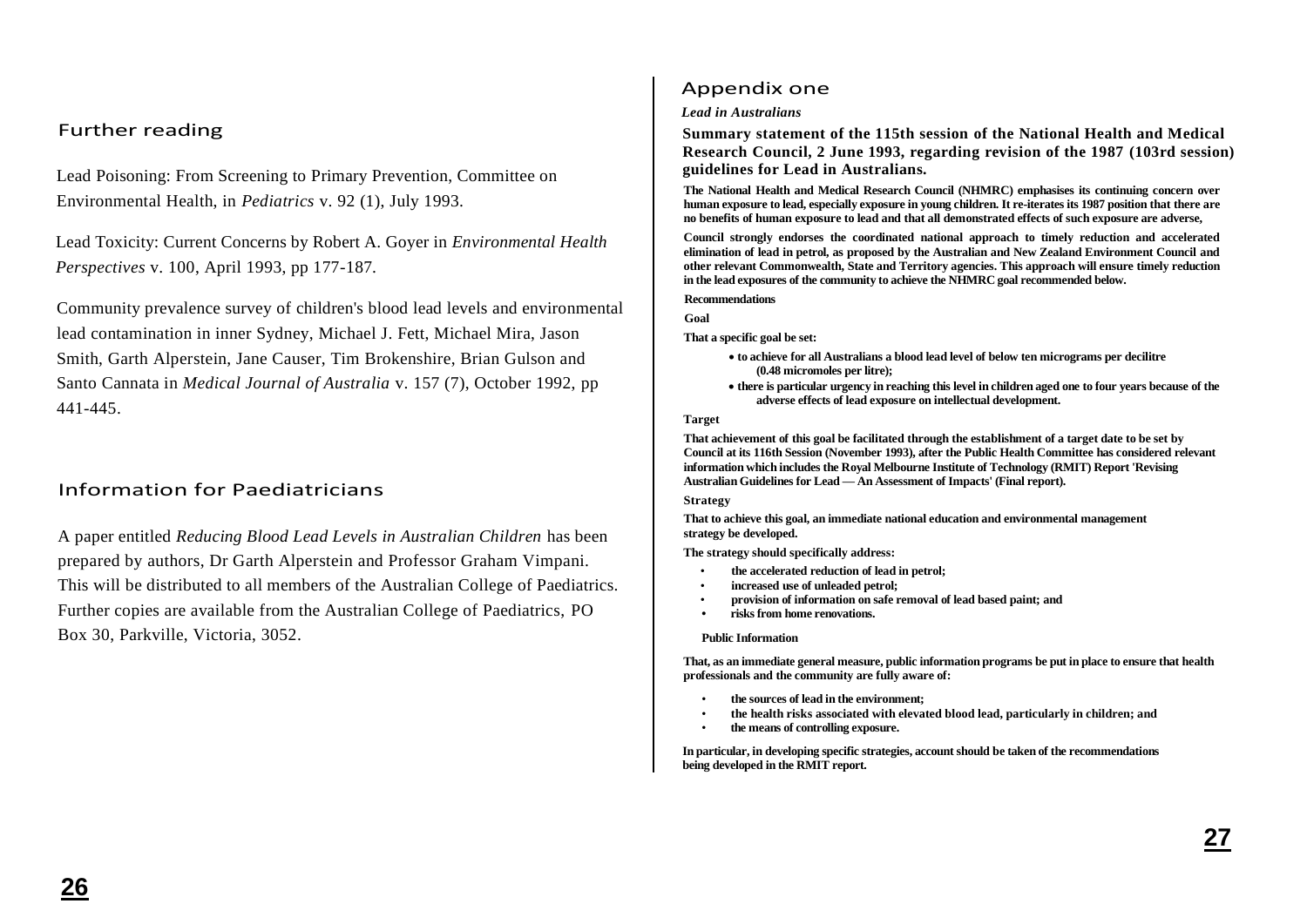#### Graduated responses to blood lead levels

That there should be a range of graduated responses to blood lead level measurements, as the concept adopted in 1987 of setting a 'level of concern<sup>1</sup> is no longer an appropriate way of dealing with this complex issue:

- \* in the case of communities where representative surveys show more than five percent of one to four year old children in the community having blood lead levels above fifteen micrograms per decilitre (0.72 micromoles per litre)
	- public health action should be taken through a program of graduated responses as detailed in the table of action guidelines;
- In relation to individual children (all ages)
	- there should be a range of graduated responses depending on blood lead concentrations, commencing at fifteen micrograms per decilitre (0.72 micromoles per litre), as detailed in the table of action guidelines.

#### Table

**Action guideline\* for managing the health risks of environmental lead — recommended public health and individual management responses at various blood lead levels**

**Note: Representative surveys for lead are only called for in communities at higher risk as noted at 1 below.**

*Recommended responses in relation to communities where representative surveys li2 of blood lead concentrations in children aged 1-4 years show:*

- Investigate lead sources In the affected community:
- develop environmental management plans with effective strategies for community involvement in design and implementation;

>95% below 29 µg/dL (1.20 µmol/L) but  $>5\%$  above 13  $\mu$ g/dL (0.72  $\mu$ mol/L)

- plan to
	- **Particularly target sub-populations in the** community showing blood lead levels above 15 µg/dL  $(0.72 \mu mol/L);$ 
		- $\blacksquare$  Include specifically prepared community education programs;
		- set a time-frame for on-going re-assessment of community blood levels.

*Recommended responses in relation to individual children (all ages) with a* 

- *blood lead concentration of:* 15-24 µg/dL
- $(0.72 1.16 \mu m o/L)$
- undertake personal exposure evaluation and source re mediation/abatement;
- provide personal education and counselling on exposure control for guardian(s) and child, as indicated;
- repeat test, as appropriate in Individual circumstances to assess effectiveness of actions taken.

### *>5%* above 25 µg/dL  $(1.2 \mu \text{mol/L})$

• investigate and make plans as above, but on a more intensive and broader community basis;

.

• Consider earlier reassessment of community blood lead levels.

- $>=25 \text{ u}g/dL$  $(1.20 \mu mol/L)$
- obtain a, detailed medical history and examination with particular focus on possible adverse effects based on exposure history and blood lead level;
- undertake personal exposure evaluation including environmental sampling as indicated;
- arrange remedial ion /abatement of exposure source;
- provide personal education and counselling on exposure control for guardian(s) and child, as indicated. If exposure control not possible, consider relocation;
- Re-test in about 3 months to assess the effectiveness of actions taken.

### $>=$ 55 µg/dL (2.65 µmol/L)

- respond as detailed above for  $>25\mu g/dL$  $(1.20$ umol/L $):$
- undertake urgent clinical assessment regarding immediate medical management.

### Footnotes.

- **1.** The need for and extent (e.g. age range, geographic area) of community surveys should be assessed by health authorities on the basis of known risks factors for lead exposure.
- **2.** In community based surveys, protocols for the follow-up of children Identified as requiring individual management should be established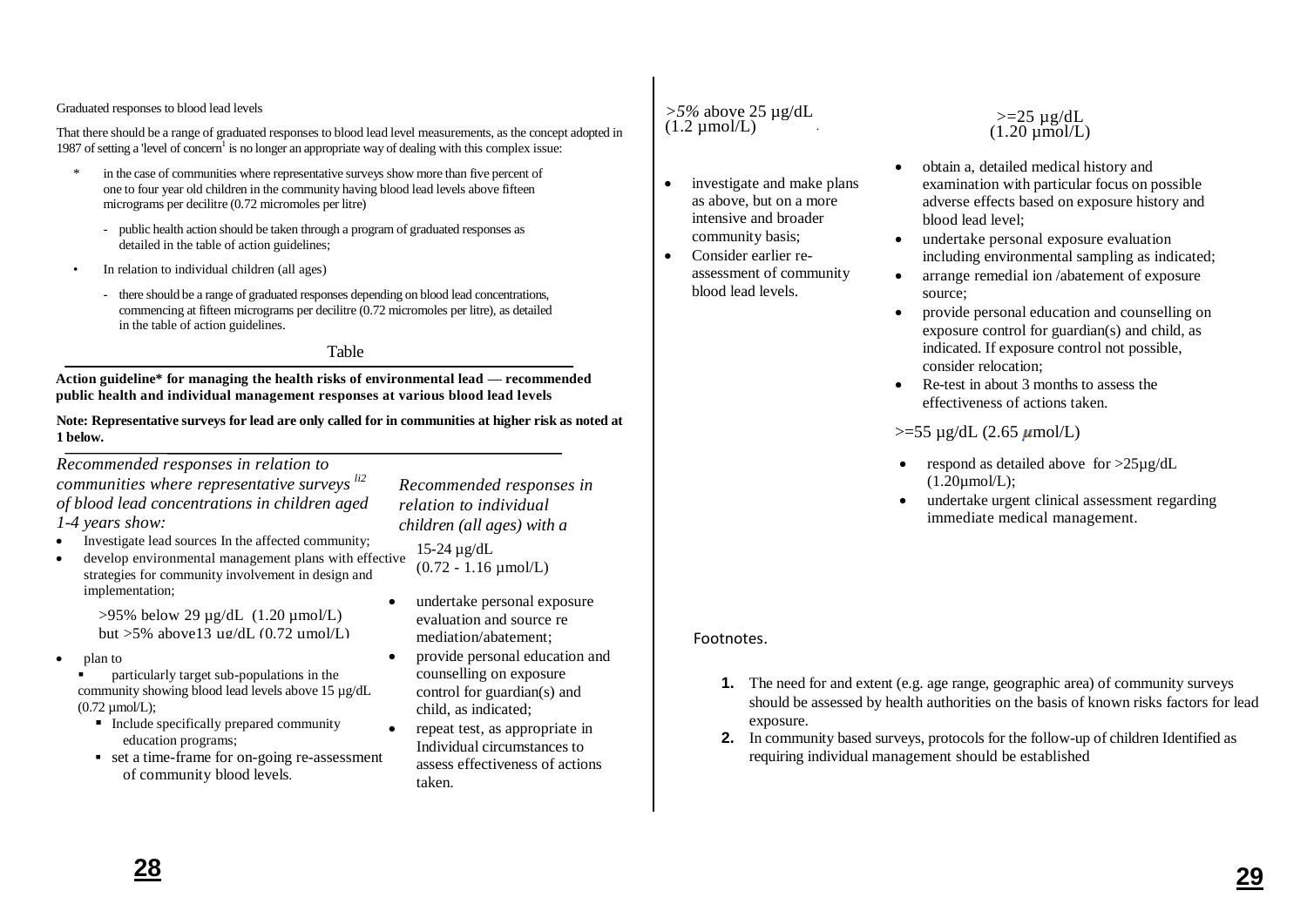#### Surveys

That the responses be supported by a survey of sample populations to:

- determine the extent and intensity of environmental management required to achieve Tel. (03) 616 7159 the goal in the general population;
- identify the severity of the problem among communities at heightened risk of harmful lead exposure; and
- assess progress in achieving the goal.

### Government action

That these recommendations be brought to the immediate attention of Commonwealth, State and Territory Departments of Health, Environment, Energy and Education for the development of appropriate programs, to ensure ongoing reduction in environmental sources of lead so that human blood lead levels in Australia will be as low as is reasonably achievable.

### Considerations of Council

In making the above recommendations Council considered the conclusions from recent national and international scientific health evaluations of exposure to lead. Of particular relevance was the accruing evidence from studies conducted both in Australia and overseas indicating a dose related decrement in intellectual development in young children aged up to four years. These studies, while noting that some uncertainty persists, indicate that adverse health effects are associated with blood lead levels greater than ten to fifteen micrograms per decilitre (0.48 to 0.72 micromoles per litre).

Council noted that while children older than four years can lose up to five points in IQ (on a scale with a standard deviation of fifteen) if they have a blood lead level averaging ten micro grams per decilitre (0.48 micromoles per litre) over a sustained period, the most likely effect on them is a loss of between one and three IQ points.

This and other NHMRC publications are available from:

The Publications Officer, NHMRC, GPO BOX 9848, CANBERRA ACT 2601



Phone (06) 289 7646 or FAX (06) 289 7802 - 24 hour answering service

### **Contacts**

| <b>Environmental Health Branch</b><br>South Australian Health Commission<br>PO Box 6, Rundle Mall<br><b>ADELAIDE SA 5001</b>         | Tel. (08) 226 6227 |
|--------------------------------------------------------------------------------------------------------------------------------------|--------------------|
| <b>Environmental Health Section</b><br>New South Wales Department of Health<br>Locked Bag 961<br><b>NORTH SYDNEY NSW 2059</b>        | Tel. (02) 391 9000 |
| <b>Public and Environmental Health Branch</b><br>Department of Community Services & Health<br>GPO Box 125B<br><b>HOBART TAS 7000</b> | Tel. (002) 333 762 |
| <b>Public and Environmental Health Section</b><br><b>ACT</b> Board of Health<br>PO Box 825<br>CANBERRA ACT 2601                      | Tel. (06) 205 1700 |
| <b>Public Health Branch</b><br>Queensland Department of Health<br>GPO Box 48<br><b>BRISBANE QLD 4000</b>                             | Tel. (07) 234 0938 |
| <b>Public Health Services</b><br>Health Department of Western Australia<br>GPO Box 8172 Stirling Street<br>PERTH WA 6001             | Tel. (09) 222 2040 |